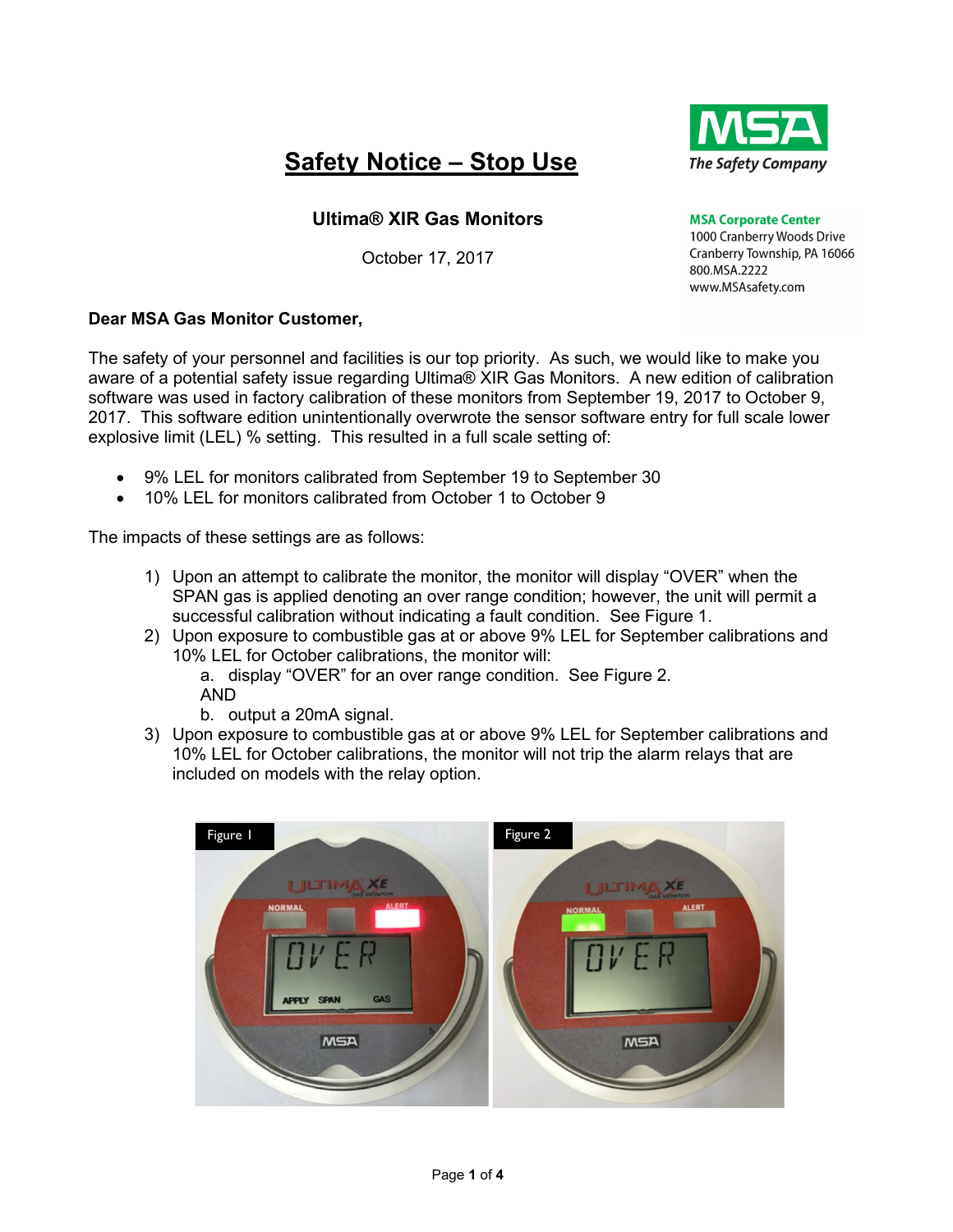

**MSA Corporate Center** 

1000 Cranberry Woods Drive Cranberry Township, PA 16066 800.MSA.2222 www.MSAsafety.com

Note that, if the monitors are calibrated at initial installation per the Instruction Manuals, the condition will be discovered in advance of monitor use due to impact one above.

Corrections to the factory calibration software have been made to eliminate the issue for all product calibrated after October 9, 2017. Additionally, a process has been developed to correct the software entry on affected product.

#### Identifying Affected Monitors:

Only monitors calibrated in the factory between September 19, 2017 and October 9, 2017 are affected. To check an Ultima® XIR Gas Monitor, apply a gas concentration between 15% LEL and 60% LEL. If the monitor displays "OVER" as shown in Figure 2, it is affected.

#### Returning Monitors:

We recognize that this in an inconvenience and in an effort to minimize any disruption, we pledge to make this return process as expeditious as possible.

If you are in possession of affected monitors per the criteria above, remove them from service.

Complete the enclosed Monitor Return Form and email it to the Issue Resolution Group (IRG@MSAsafety.com). We will then send you shipping instructions and a shipping label to use when returning your affected monitors to MSA. It is important to return both the sensor and the monitor display.

Upon receipt, MSA will correct the software entry for full scale LEL% setting, calibrate the monitor and return it to you.

This shipping and software correction is free of charge.

#### MSA Contact Information:

If you have any questions regarding this Safety Notice, please contact the Issue Resolution Group as follows:

 1-866-672-6977 between the hours of 8:00 and 4:30 US Eastern Standard Time (UTC -5) or via e-mail at IRG@MSAsafety.com.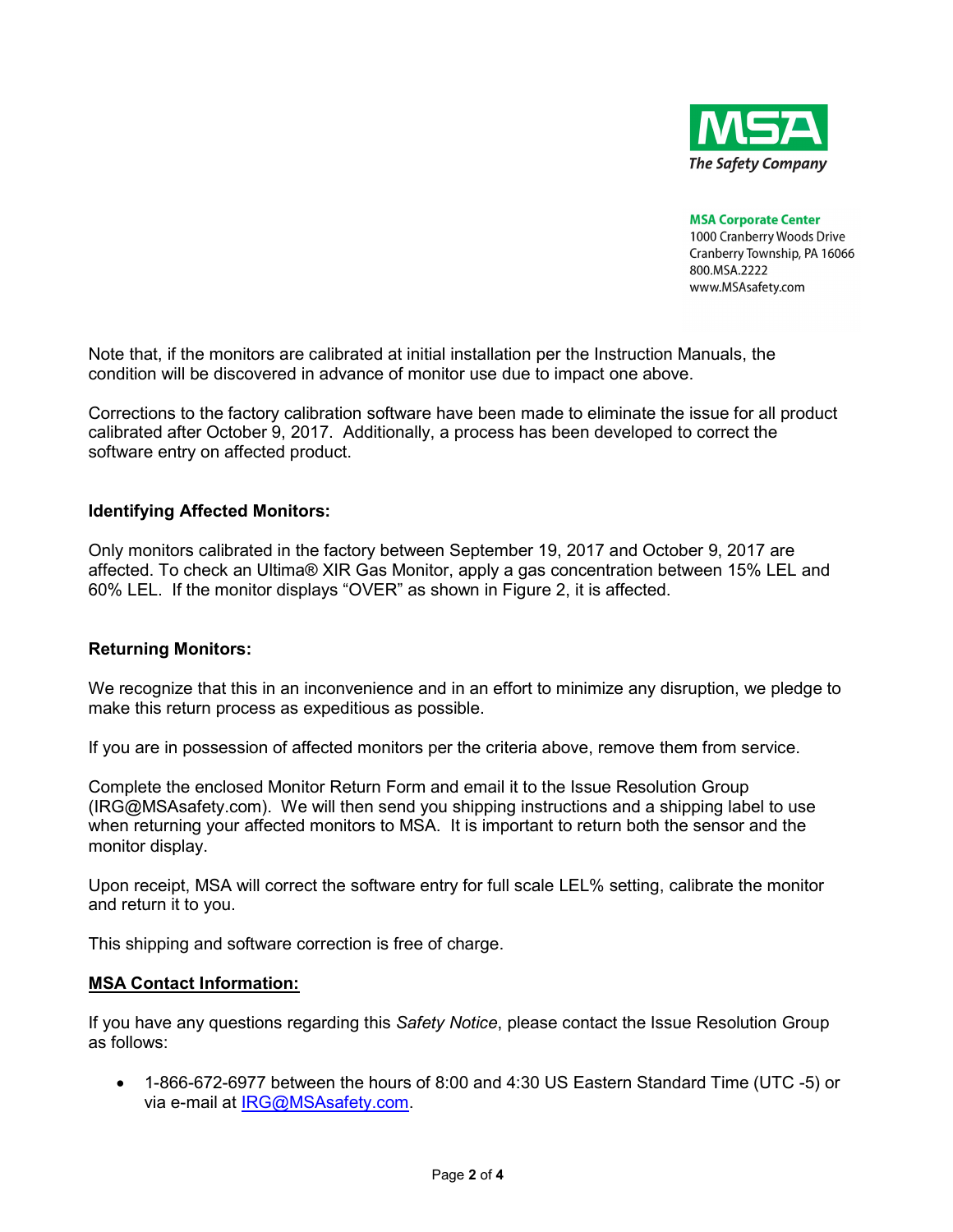

**MSA Corporate Center** 

1000 Cranberry Woods Drive Cranberry Township, PA 16066 800.MSA.2222 www.MSAsafety.com

We apologize for any inconvenience that this situation may cause; however, your safety and continued satisfaction with our products is most important to us.

Best regards,

Andrulou

Nathan Andrulonis Manager of Product Safety

Enclosure PS17025-04